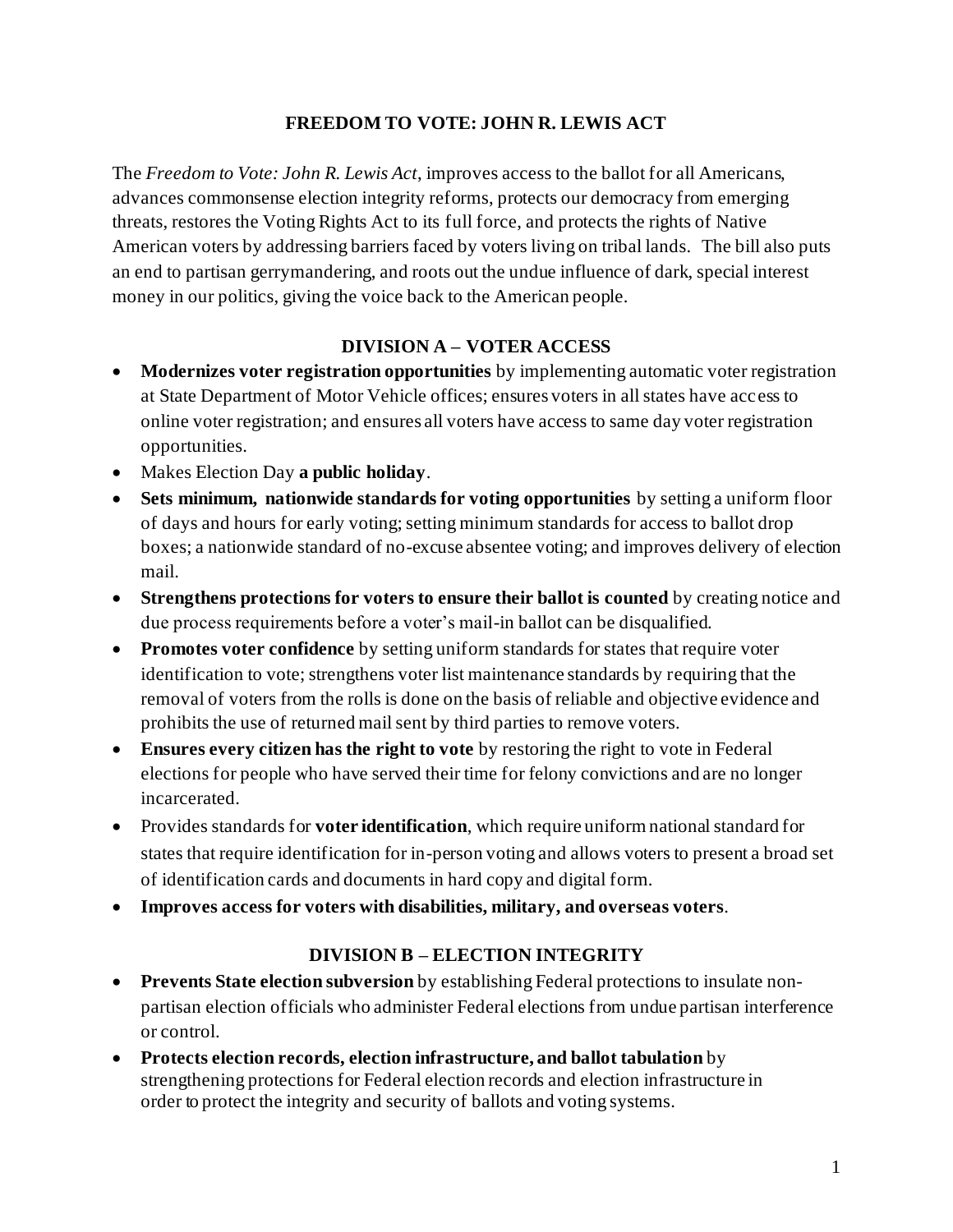- **Implements voter-verified paper ballots, reliable audits, and voting system upgrades**  by requiring states to use voting systems that use paper ballots that can be verified by voters and to implement reliable post-election audits. The bill also provides grants for states to purchase new and more secure voting systems and make cybersecurity improvements.
- **Improves non-partisan election official recruitment and training** by tasking the Election Assistance Commission with developing model training programs to recruit a new generation of election workers and provides dedicated grants for training and recruitment.
- **Implements comprehensive voting system security protections** by putting in place election vendor cybersecurity standards, including standards for manufacturing and assembling voting machines, among other key security measures.
- **Establishes a duty to report foreign election interference** by creating a reporting requirement for federal campaigns to disclose certain foreign contacts.
- **Protects the right to vote** by establishing due process standards for curing provisional ballots and standards for counting of provisional ballots, and setting forth a right to vote for all Americans.

# **DIVISION C – CIVIC PARTICIPATION AND EMPOWERMENT**

- **Ensures every American has an equal voice in our democracy** by ending partisan gerrymandering and establishing specific criteria for congressional redistricting to ensure non-partisan redistricting.
- **Combats secret money and election interference (***DISCLOSE Act* **and** *HonestAds Act***)** by requiring super PACs, 501(c)(4) groups, and other organizations spending money in elections to disclose donors and shuts down the use of transfers between organizations to cloak the identity of contributors. Ensures that political ads sold online have the same transparency and disclosure requirements as ads sold on TV, radio, and satellite.
- **Establishes a State Election Assistance & Innovation Fund** to finance state investments in democracy-promotion activities. Establishes a self-sustaining fund to finance critical investments in state-led innovations for our democracy and election infrastructure. The fund is financed through an additional assessment paid on federal fines, penalties, and settlements for certain tax crimes and corporate malfeasance. States would be allotted an annual distribution for eligible democracy and election-related investments. States could select to access their full distribution or a partial distribution, or roll over their distribution for future use.

## **DIVISION D – VOTING RIGHTS**

• **Restores the full force of the Voting Rights Act** by incorporating the *John R. Lewis Voting Rights Advancement Act*, which addresses the Supreme Court's decisions in *Brnovich v. DNC* and *Shelby County v. Holder* by codifying and updating the tests for vote dilution, denial, and abridgement claims under Section 2 of the Voting Rights Act,